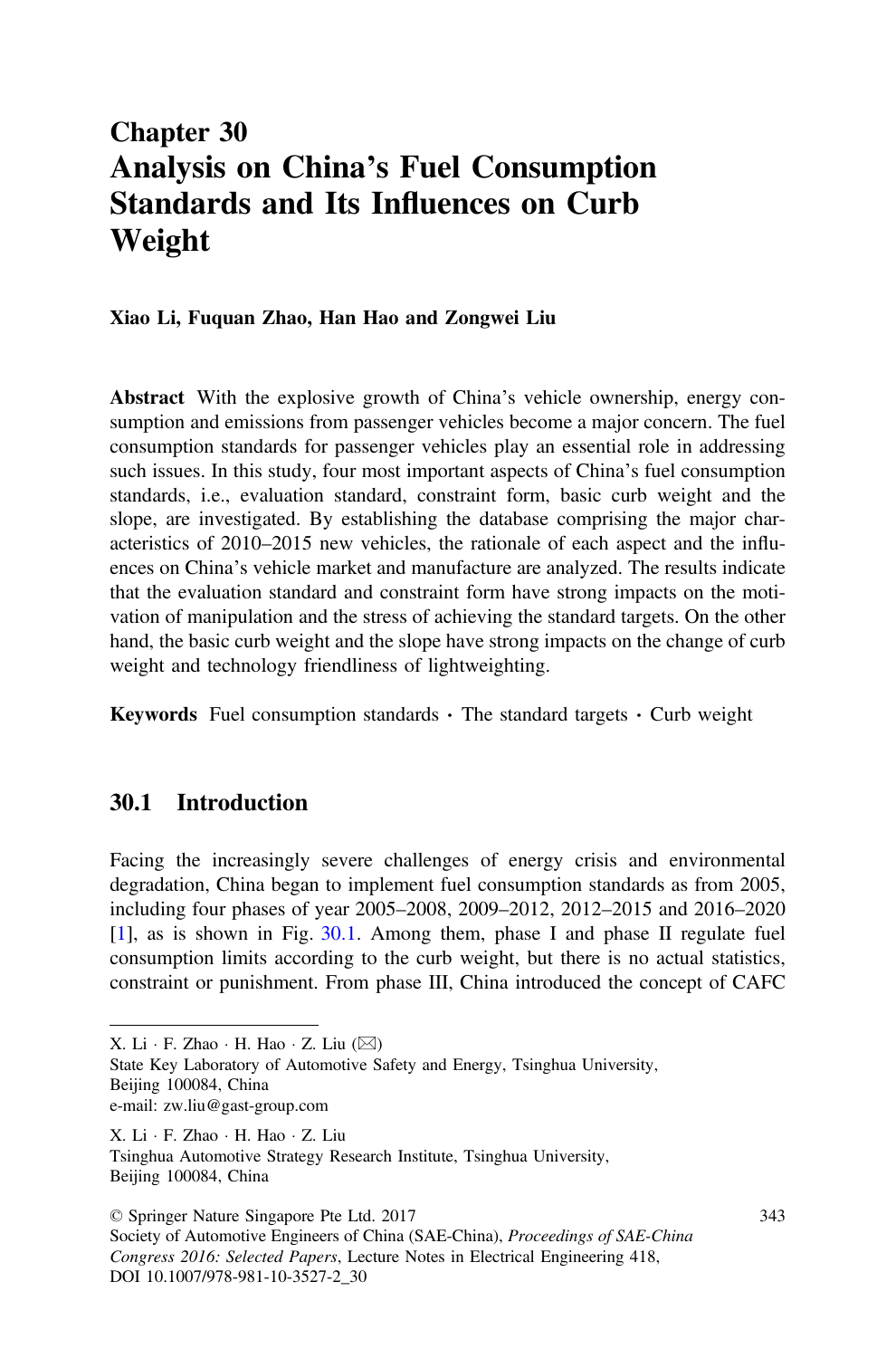<span id="page-1-0"></span>

Fig. 30.1 Four phases of China's fuel consumption standards



Fig. 30.2 Development processes of the world's CAFC standards

(Corporate Average Fuel Consumption), and relevant departments set up the targets for the average fuel consumption of passenger car corporations [\[2](#page-12-0)]. Ministry of Industry and Information Technology (MIIT) of China began to make statistics and notifications of the CAFC targets of various Chinese corporations. The corresponding monitoring scheme Management Measures of the CAFC would be issued. China's CAFC standard is gradually playing an essential role in energy saving and emission reduction.

The setup of CAFC standards in China is not groundless, the US, Europe and Japan all issued their fuel consumption standards ahead of China. Figure 30.2 describes the development of the CAFC standards worldwide. The US formulated the stringent CAFE standard during the first oil crisis period at 1975. Till 1985, the average fuel economy of passenger car in the US increased from 13.5 to 27.5 mpg [\[3](#page-12-0)], and the doubled fuel economy during a decade had profound impacts to the world's automobile manufacturing industry. Entering into the new century, global warming becomes increasingly serious, with world's focuses on carbon emission control problem. Various countries begin to issue a next round of standards, with general formation of two phases of A and B, with 2015 and 2025 as time nodes.

Since 2012, China's fuel consumption standards has entered into Phase III, MIIT of China required all corporations to report their targets and actual performances, and publicize them. Table [30.1](#page-2-0) is the condition of reaching the target of CAFC standard by corporations. As can be seen, the target of Phase III is implemented smoothly. Though MIIT of China does not publicize the statistics of CAFC in 2015,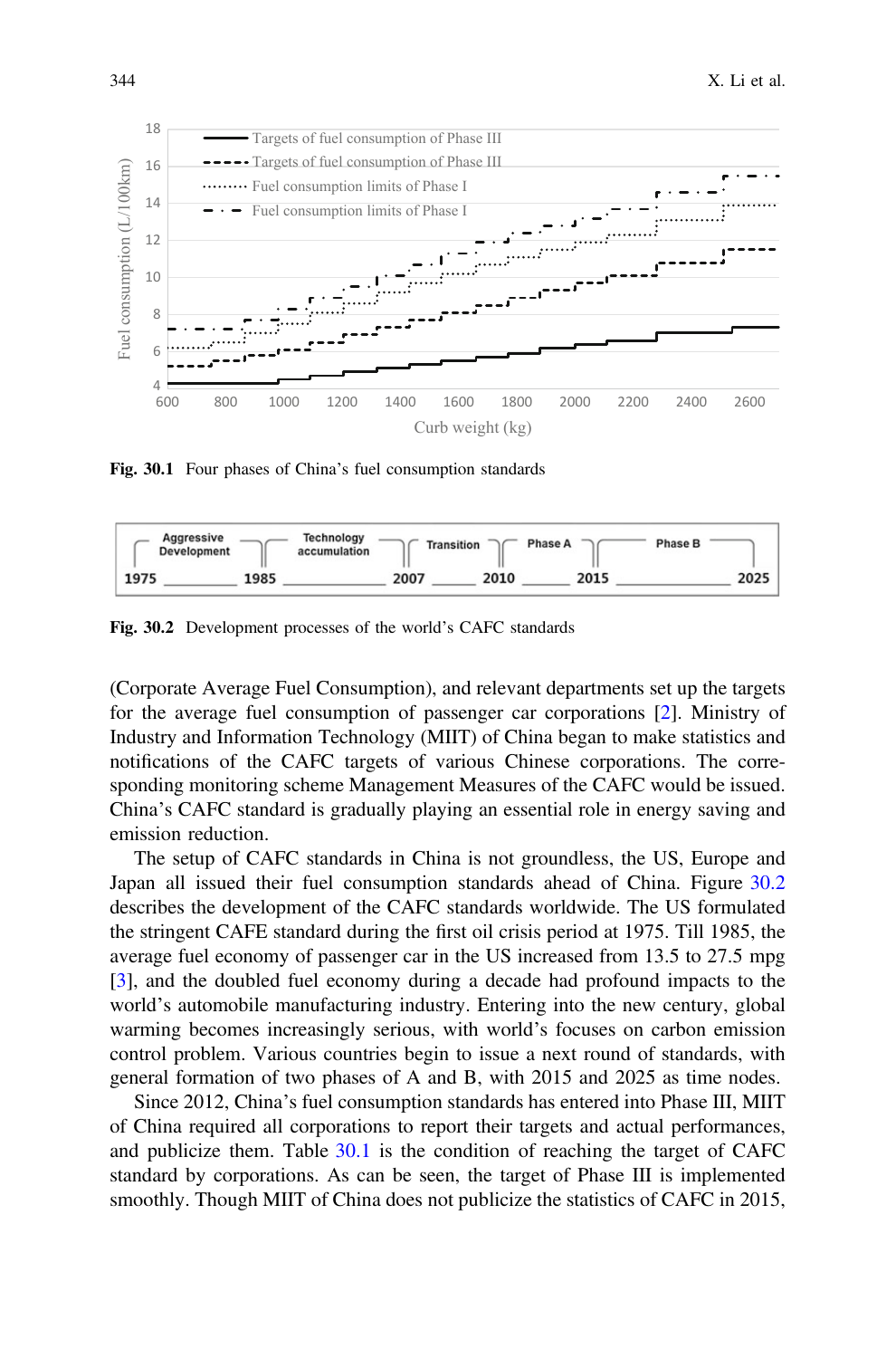| Type of<br>enterprise    | Target of CAFC<br>$(L/100 \text{ km})$ | Actual performance<br>$(L/100 \text{ km})$ | Proportion of the actual<br>performance to the target $(\%)$ |
|--------------------------|----------------------------------------|--------------------------------------------|--------------------------------------------------------------|
| Indigenous<br>enterprise | 7.40                                   | 7.10                                       | 96.0                                                         |
| Joint venture            | 7.29                                   | 7.15                                       | 98.0                                                         |
| Import<br>enterprise     | 9.20                                   | 8.76                                       | 95.2                                                         |

<span id="page-2-0"></span>Table 30.1 Implementation of CAFC standard in China in 2014 [[4](#page-13-0)]

the average fuel consumption in China reduces by 4% every year. It is predicted that the target of Phase III can be achieved successfully.

In 2015, MIIT of China noticed 1448 new models passenger cars, and the situation of reaching the target by different models refers to Fig. 30.3. Among them, there are 870 models that reach the target of Phase III, accounting for 60% of the total noticed models. There are 30 models that reach the target of Phase IV, accounting for 2% of the total noticed models. Combined with specific models, models that have heavier curb weight are in poor condition to reach the target, however, A-class and B-class models that occupy the market mainstream are in good conditions to reach the target. The models that reach the targets of Phase IV are mainly hybrid electric vehicles.

This paper conducts detailed description and argumentation for the contributing factors of passenger car fuel consumption standards at Phase IV. Combined with the data of actual models, this paper analyzes the impacts of fuel consumption standards.



Fig. 30.3 The condition of reaching the targets of Chinese new models in 2015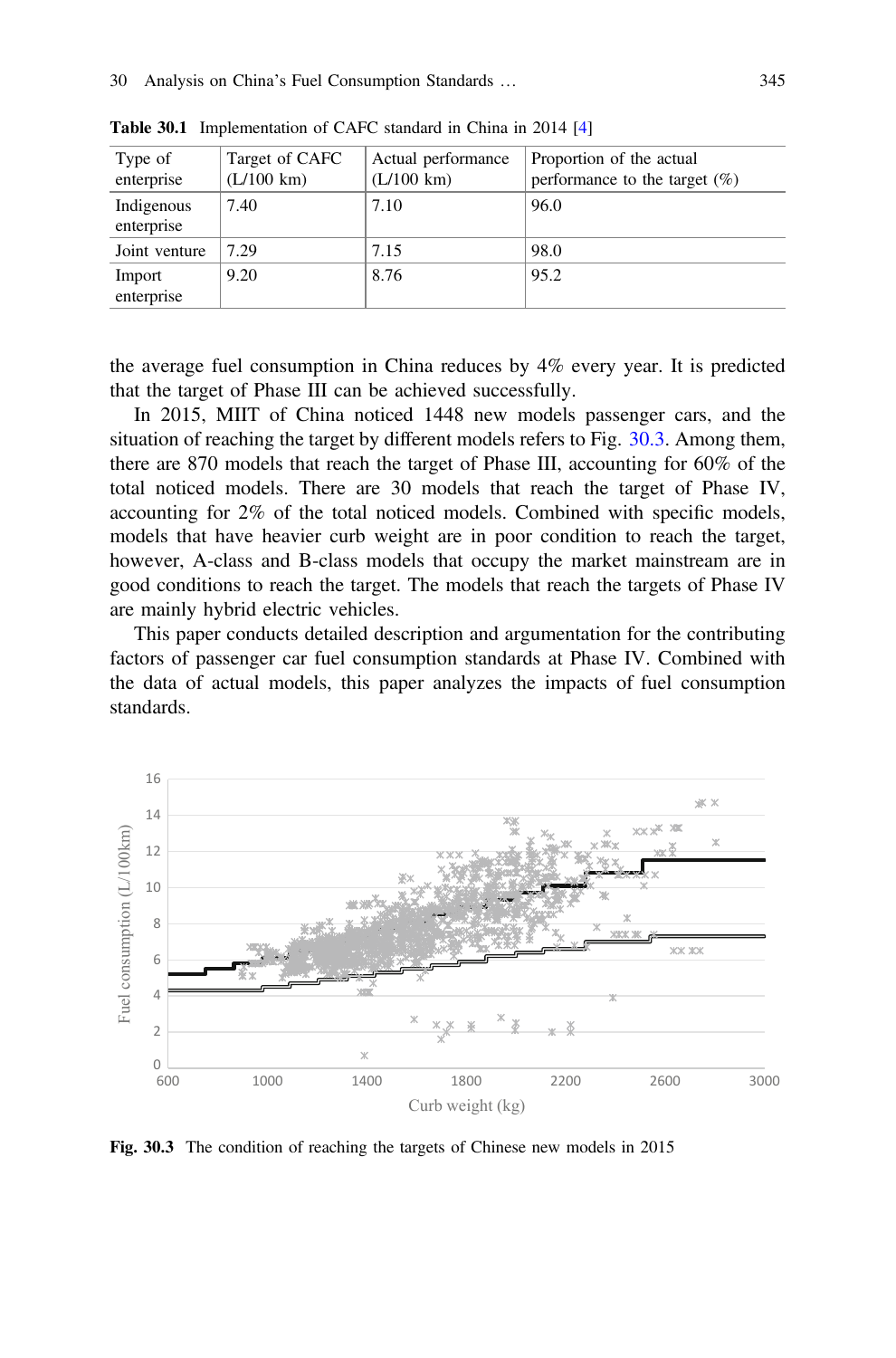### <span id="page-3-0"></span>30.2 The Evaluation Standard and Constraint Form of China's CAFC Standard

### 30.2.1 Causes of the Evaluation Standard and Constraint Form

China's fuel consumption standards regard passenger car curb weight as the evaluation standard, and give out limits or targets for fuel consumptions of passenger cars at different weight ranges with the step-shaped constraint form, which is similar to that of the Japanese standards. Table 30.2 shows the evaluation standards and constraint forms of fuel consumption standards in different countries.

Except North America, other regions in the world mainly adopt curb weight as the evaluation standard. Relevant studies have compared different evaluation standards such as curb weight, footprint and power, and results show that compared with footprint, fuel consumption standards that take curb weight as the evaluation standard has poor friendliness to the application of automotive energy saving technologies [[5,](#page-13-0) [7](#page-13-0)]. However, when designing fuel consumption limits, we shall not only consider the advantages and disadvantages of the evaluation standards themselves, but also consider the test method for fuel consumption, therefore, most countries in the world adopt curb weight as the evaluation standard. The fuel consumption test methods in regions like China, Japan and the European Union have profound historical origins with the standard formulated by UNECE (United Nations Economic Commission for Europe). Among them, China adopts Test Methods for Fuel Consumption of Light-Duty Vehicles (GB/T 19233-2008), an d basically follows the standard by UNECE. China categorizes the vehicle reference mass according to weight ranges, and set the corresponding equivalent inertia and dynamometer resistance coefficient according to weight ranges. The reference masses of passenger cars are categorized into 22 weight ranges, and every reference mass has its corresponding equivalent inertia, absorbed power and load and

| Country                                           | Constraint unit                                                    | Constraint<br>form | Evaluation<br>standard  | <b>Test</b><br>cycle |
|---------------------------------------------------|--------------------------------------------------------------------|--------------------|-------------------------|----------------------|
| China                                             | Fuel consumption per<br>hundred kilometers<br>$(L/100 \text{ km})$ | Step-shaped        | Curb<br>weight $(kg)$   | <b>NEDC</b>          |
| Japan                                             | Fuel economy (km/L)                                                | Step-shaped        | Curb<br>weight $(kg)$   | JC <sub>08</sub>     |
| EU                                                | Carbon emission $CO2$<br>(g/km)                                    | Linear             | Curb<br>weight $(kg)$   | <b>NEDC</b>          |
| North America<br>(including Canada and<br>Mexico) | Fuel economy (mpg)                                                 | Linear             | Footprint<br>$(f{t}^2)$ | <b>CAFE</b>          |

Table 30.2 Evaluation standards and constraint forms of fuel economy standards in major countries and regions in the world [\[5,](#page-13-0) [6\]](#page-13-0)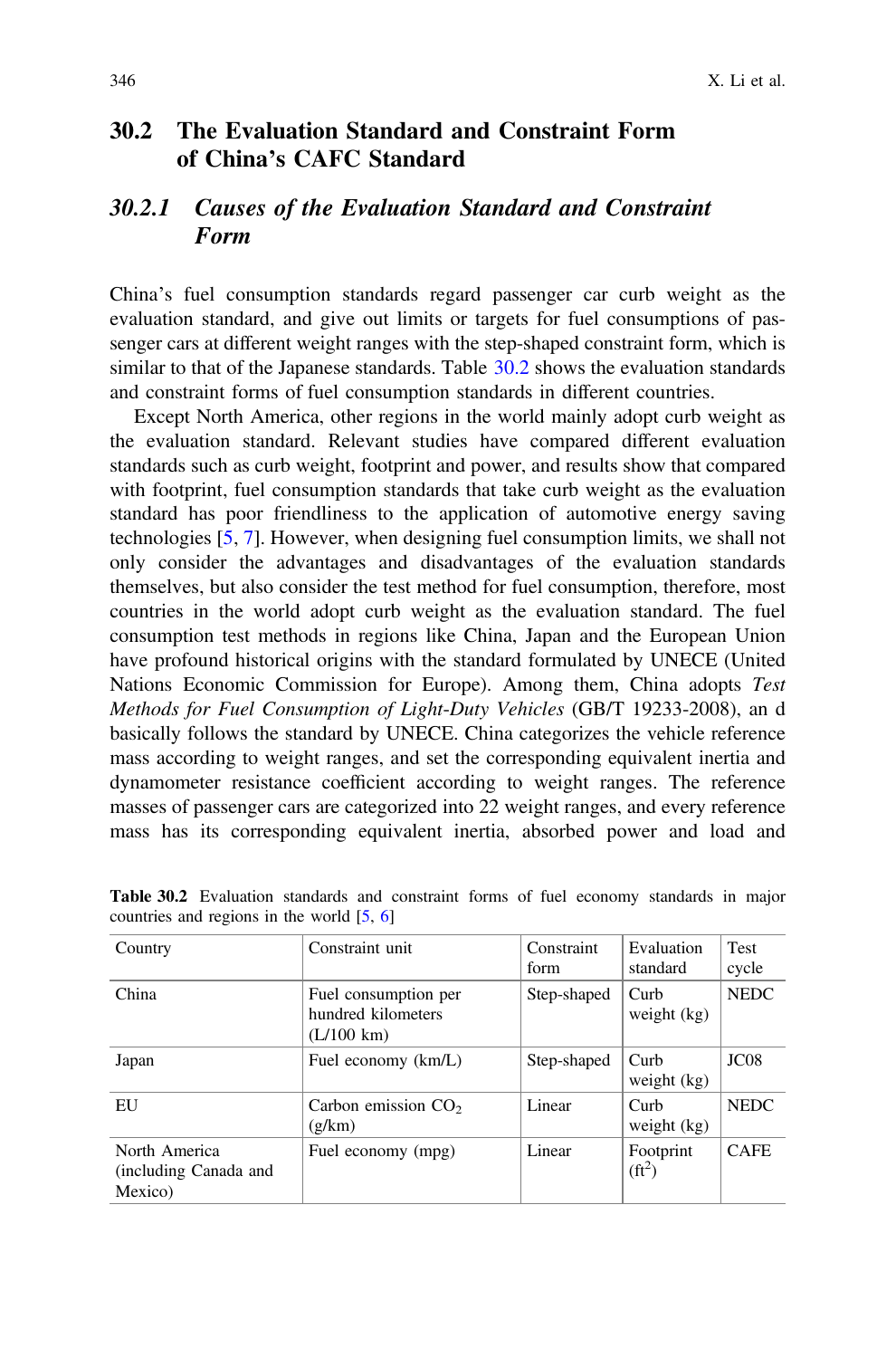|             |              |              | Set of<br>dynamometer<br>$(80 \text{ km/h})$ |      | Coefficient |              |
|-------------|--------------|--------------|----------------------------------------------|------|-------------|--------------|
| Curb        | <b>Basic</b> | Equivalent   | Power<br>(kW)                                | Load | Curb        | <b>Basic</b> |
| weight (kg) | weight (kg)  | inertia (kg) |                                              | (N)  | weight (kg) | weight (kg)  |
| 750-865     | 850-965      | 910          | 5.6                                          | 252  | 5.7         | 0.0385       |
| 865-980     | 965-1080     | 1020         | 6                                            | 270  | 6.1         | 0.0412       |
| 980-1090    | 1080-1190    | 1130         | 6.3                                          | 284  | 6.4         | 0.0433       |
| 1090-1205   | 1190-1305    | 1250         | 6.7                                          | 302  | 6.8         | 0.046        |
| 1205-1320   | 1305-1420    | 1360         | 7                                            | 315  | 7.1         | 0.0481       |
| 1320-1430   | 1420-1530    | 1470         | 7.3                                          | 329  | 7.4         | 0.0502       |
| 1430-1540   | 1530-1640    | 1590         | 7.5                                          | 338  | 7.6         | 0.0515       |
| 1540-1660   | 1640-1760    | 1700         | 7.8                                          | 351  | 7.9         | 0.0536       |
| 1660-1770   | 1760-1870    | 1810         | 8.1                                          | 365  | 8.2         | 0.0557       |
| 1770-1880   | 1870-1980    | 1930         | 8.4                                          | 378  | 8.5         | 0.0577       |
| 1880-2000   | 1980-2100    | 2040         | 8.6                                          | 387  | 8.7         | 0.0591       |
| 2000-2110   | 2100-2210    | 2150         | 8.8                                          | 396  | 8.9         | 0.0605       |
| 2110-2280   | 2210-2380    | 2270         | 9                                            | 405  | 9.1         | 0.0619       |
| 2280-2510   | 2380-2610    | 2270         | 9.4                                          | 423  | 9.5         | 0.0646       |
| >2510       | >2610        | 2270         | 9.8                                          | 441  | 9.9         | 0.0674       |

Table 30.3 Correspondings set methods for dynamometers at different curb weight ranges [[8,](#page-13-0) [9\]](#page-13-0)

resistance coefficient, which explains that vehicles at the same reference mass will obtain the same resistance from the dynamometers. Chinese standards describe vehicle reference mass as "adding 100 kg to vehicle curb weight". Table 30.3 gives out the setting method for dynamometers combined with the set of dynamometers and the weight ranges in China's CAFC of appendix 1 CB1 of Limits and Measurement Methods for Exhaust Pollutants from Light-Duty Vehicles (GB 18352.3-2005, test method for fuel consumption refers to this standard). Table 30.3 shows for vehicles at the same weight ranges, the set of dynamometer is fair, and it is reasonable that China's fuel consumption standards regard curb weight range as the evaluation standard, and step-shape as the constraint form to design fuel consumption limits and targets.

# 30.2.2 The Influence of Evaluation Standard and Constraint Form

According to the resistance coefficient set for the dynamometers, it is reasonable to take curb weight as the evaluation standard, and step-shape as the constraint form for vehicle with different weights at the same weigh ranges. But China's fuel consumption test method does not strictly implement look-up table, and the Test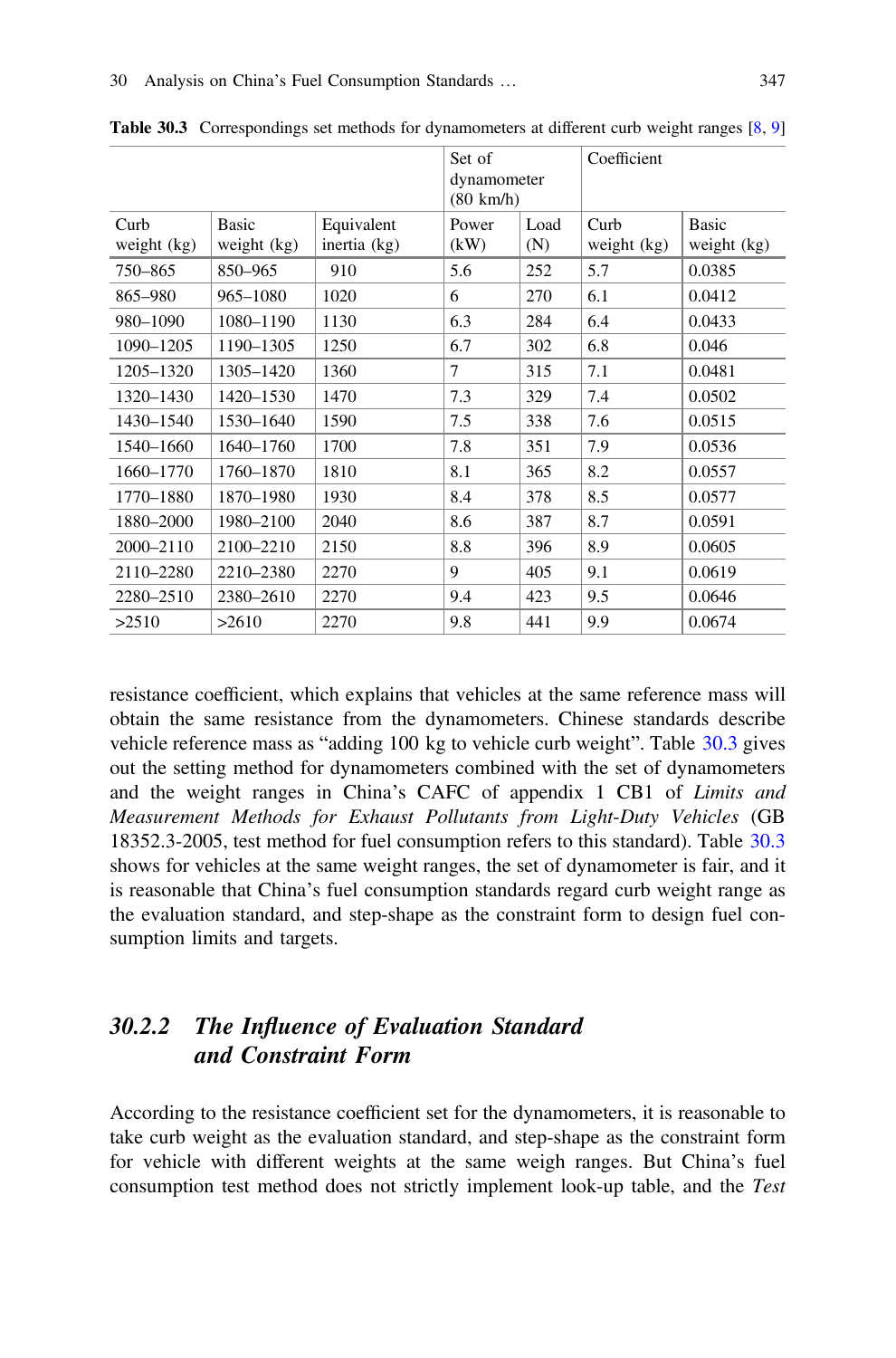Methods for Fuel Consumption of Light-Duty Vehicles (GB/T 19233-2008) points out that, "the driving resistance curve is provided by automobile manufacturers, and manufacturers shall provide test reports, calculation reports and other relevant materials, which shall be confirmed by inspection agencies", and "if automobile manufacturers request, driving resistance can be selected by the look-up table" [[9\]](#page-13-0). Different models have different driving resistance curves, and the changes of curb weights have direct impacts on this. If test resistance curves are provided by automobile manufacturers, and under the same weight ranges, with other variables remaining the same, models of light weight have certain advantages compared with models of heavy weight, making the step-shaped standard lose its fairness.

If the resistance curves are provided by enterprises, adding a little weight to the vehicles with comparatively heavier weight in small weight ranges can make vehicles enter into the next weight range under the condition of no big impact to resistance curves, thus the target is loosened. While models at this weight range can reduce curb weight to gain better resistance curves, with unchanged target. Therefore, the 10% before curb weight enters into the weight range reduces the difficulties to achieve the target to some extent, and define the models with curb weight that is 10% ahead of weight range as the "manipulation" models [\[10](#page-13-0)]. This study further analyzes the "manipulation" phenomenon based on previous studies.

Figure 30.4 shows from 2013 to 2015, the proportion of "manipulation" models remains at 18%, which is obviously higher than other model types. This shows that some enterprises adopt the "manipulation" method to cope with the fuel consumption standards of passenger cars in China. However, this phenomenon is not universal, and has no trend of further improvement. Figure [30.5](#page-6-0) describes the manipulation of new models from 2013 to 2015 in China. View from different enterprise types, indigenous brands have obvious "manipulation" phenomenon, with the use of "manipulation" method by over 20% of models. While joint ventures do not have obvious "manipulation" behavior. There are mainly two reasons for this. First, the major market of indigenous brands is China, and indigenous brands consider to meet the CAFC standard at the initial design stage. Besides, indigenous brands are poor in energy saving technology, compelling enterprises to adopt "manipulation" to reach the targets. Second, the products of joint ventures are



Fig. 30.4 Distribution proportion of new models in the corresponding weight ranges from 2013 to 2015 in China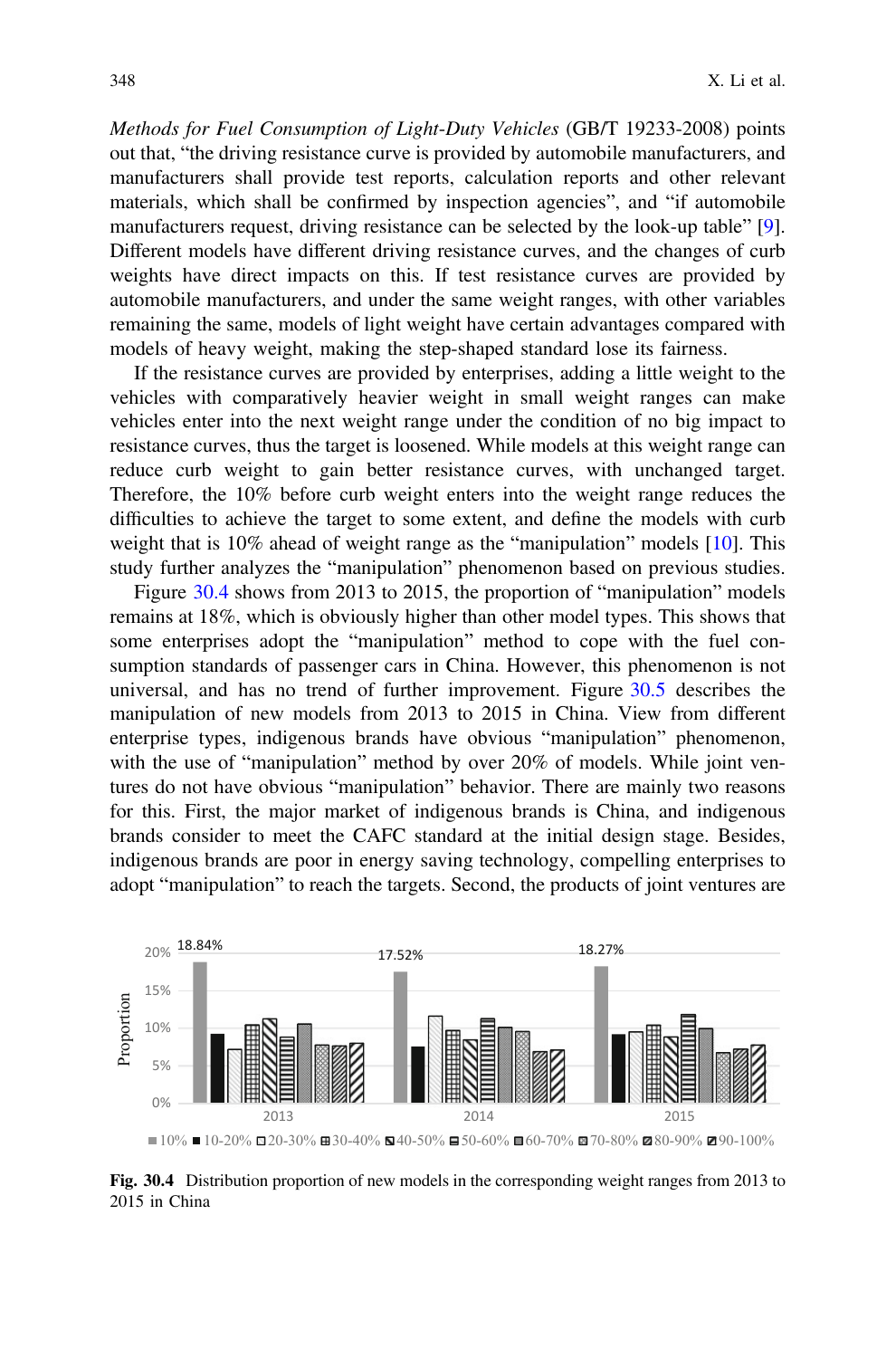<span id="page-6-0"></span>

Fig. 30.5 Manipulation of new models from 2013 to 2015 in China (according to enterprises' types)

most foreign models that are introduced to China, and the models are not specially designed to meet the China's CAFC standard. Joint ventures have high levels in energy saving technologies, and do not need "manipulation".

CAFC standard adopts curb weight as the evaluation standard and step-shape as the constraint form. When models at different curb weight ranges begin lightweighting to reach the next weight ranges, they will face different pressures in reaching the target. Define the pressure in reaching the target as Eq. 30.1:

$$
P = \frac{\frac{\Delta F}{F} * 100\%}{\frac{\Delta M}{M} * 100\%}
$$
 (30.1)

P is the pressure in reaching the target, F is the fuel consumption target of this weight range,  $\Delta F$  is the difference in fuel consumption targets of two weight ranges, M is the weight of the vehicle, ΔM is weight reduction from this weight range to the next weight range. The physical significance of pressure in reaching the target is the fuel consumption reduction proportion to divide the weight reduction proportion. The bigger the pressure in reaching the target of the corresponding weight range means more fuel consumption reduction is required for the model to enter into the next weight range through lightweighting.

Analyzing the CAFC standard of Phase III and Phase IV, Fig. [30.6](#page-7-0) describes the pressures in reaching the targets of different weight ranges and the "manipulation" proportion of the corresponding weight range in 2015. With the increase of curb weight, there is a trend of increase for the pressure in reaching the target comprehensively. The pressure in reaching the target shows a saltus at 2000–2110 kg for Phase III, and at 1880–2000 kg for Phase IV. Combined with the "manipulation" phenomenon, year 2015 is at Phase III of the CAFC standard, and the weight range of 2000–2110 kg that saltus occurs in the pressure of reaching the target has high "manipulation" proportion, which means the "manipulation" behavior is closely related to the pressure in reaching the target. The overly high pressure in reaching the target enhances the motivation for enterprises' "manipulation". Thus we can infer that by 2020, the weight range with the highest "manipulation"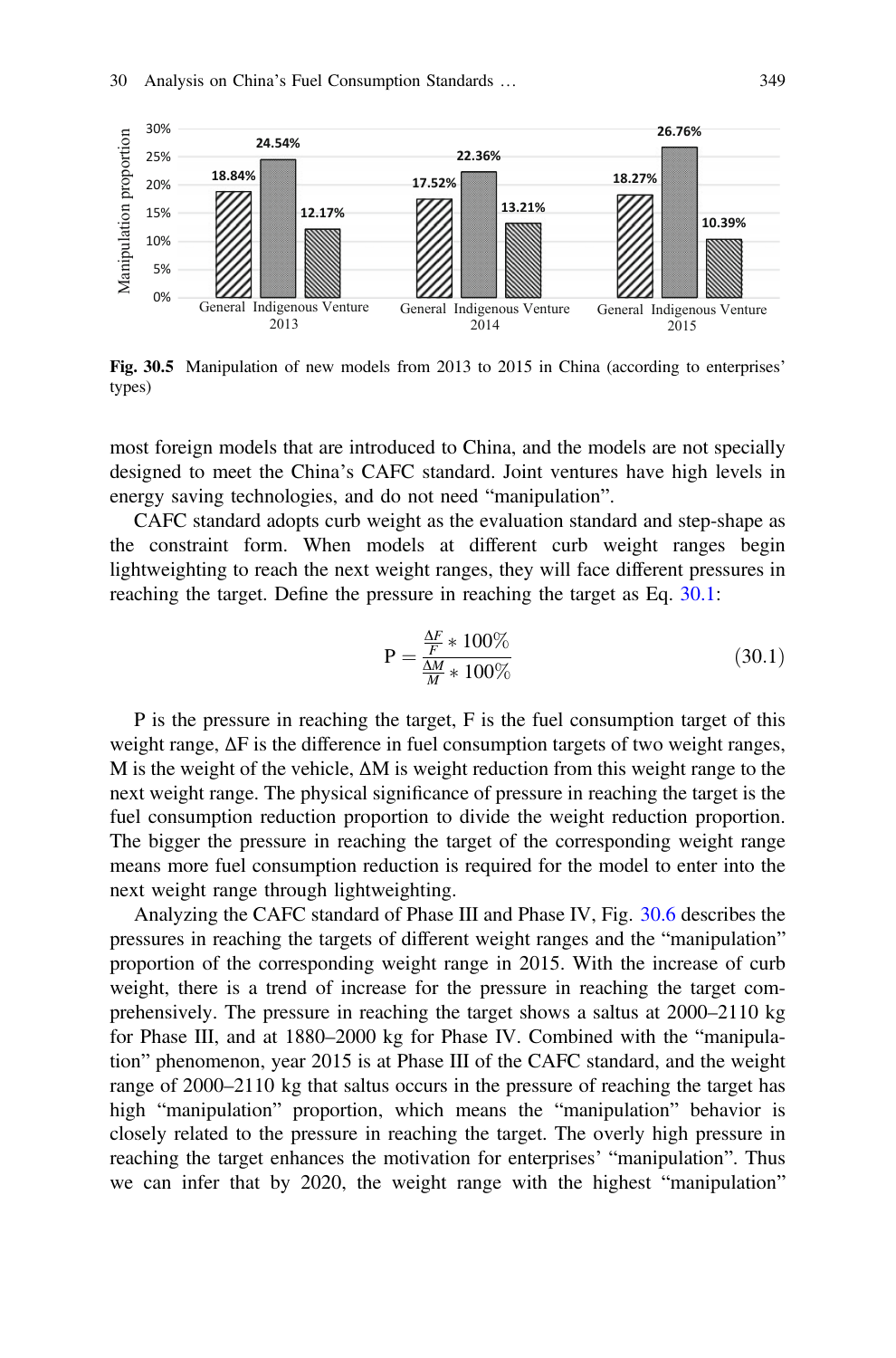<span id="page-7-0"></span>

Fig. 30.6 Relationship between the pressure in reaching the targets of Phase III and Phase IV and the "manipulation" phenomenon

proportion will move left to 1880–2000 kg of Phase IV standard that fuel consumption reduction pressure saltus. Besides, Fig. 30.6 shows weight ranges of 1320–1430 kg and 1540–1660 kg have strong "manipulation" phenomenon and these two ranges cover the best-selling A-class and B-class vehicles in the Chinese market. Though the pressure in reaching the target is not strong, the high sales volume has high weight in the calculation of CAFC target. "Manipulation" behavior is beneficial for reducing the difficulties for enterprises in reaching the target.

# 30.3 Changes of the Slope of China's CAFC Standards and Its Influence

# 30.3.1 Changes of the Slopes of Fuel Consumption at Phase IV in China

The fuel consumption standards are categorized according to the constraint forms in China. Phase I and Phase II are limits and Phase III and Phase IV are targets. However, view from time nodes, the fuel consumption standards meet the categorization methods of Fig. [30.2](#page-1-0). Among them, Phase I and Phase II are transition stages, and Phase III is Phase A. Achieve the target of 6.9 L/100 km by 2015. Phase IV and Phase V in future will be Phase B, and achieve the target of 5 L/100 km at Phase IV by 2015; Phase V has not been released yet, and it is projected to take year 2025 as the time node, which is similar to most countries in the world. Details refer to Table [30.4](#page-8-0).

Analyze China's fuel consumption standards according to this trend. Figure [30.7](#page-8-0) describes the reduction change of fuel consumption standards during the first three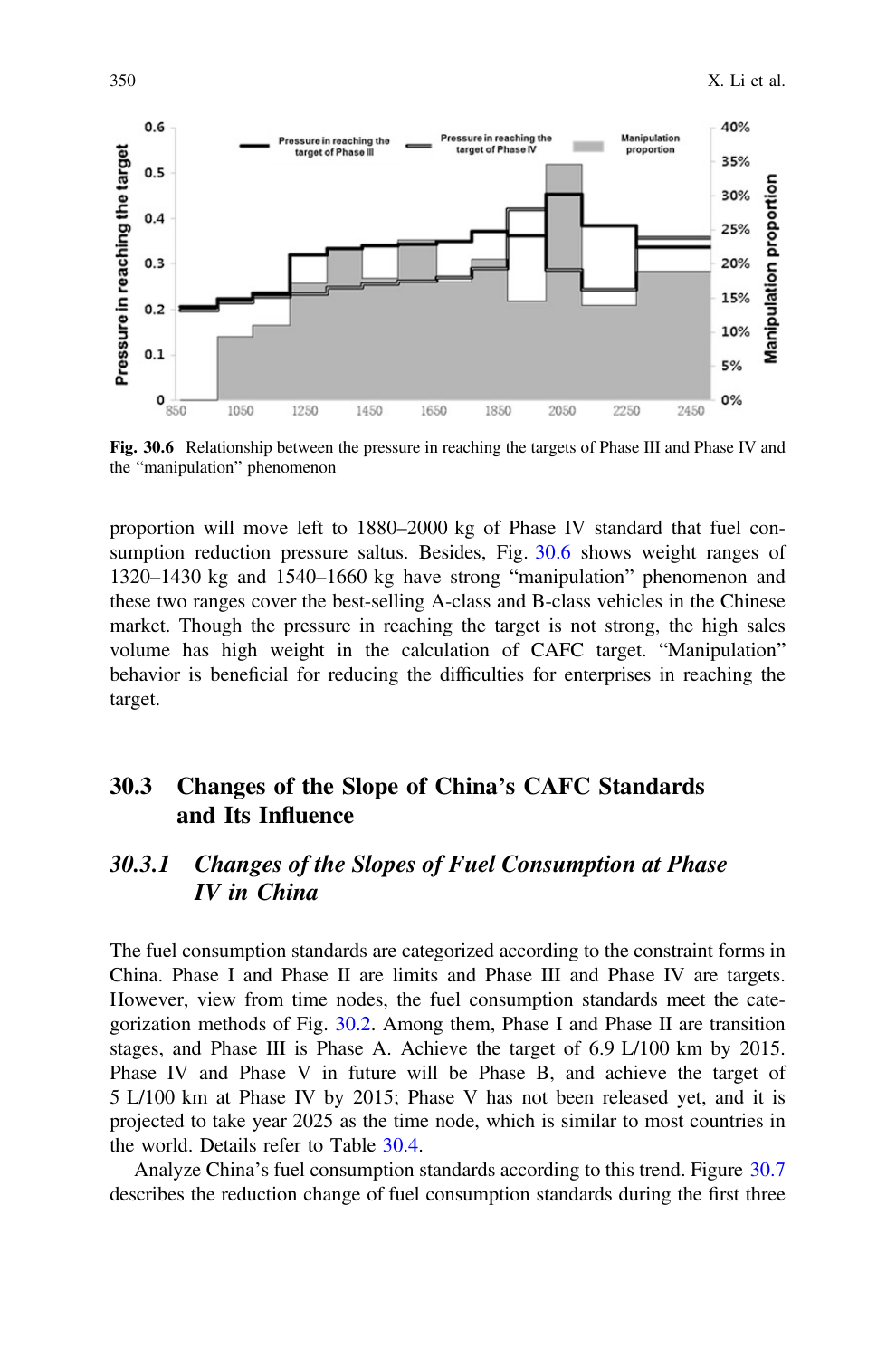<span id="page-8-0"></span>

| Table 30.4 Fuel<br>consumption targets<br>according to phases in major<br>countries of the world $[11]$ | Country                    | Phase A $(2015)$    | Phase B $(2020)$  |  |
|---------------------------------------------------------------------------------------------------------|----------------------------|---------------------|-------------------|--|
|                                                                                                         | China $(L/100 \text{ km})$ | 6.9                 | 5.0               |  |
|                                                                                                         | Japan $(km/L)$             | 16.8                | 20.3              |  |
|                                                                                                         | EU(g/km)                   | 130                 | 95                |  |
|                                                                                                         | US                         | $36.2$ mpg $(2017)$ | 56.2 mpg $(2025)$ |  |
|                                                                                                         |                            |                     |                   |  |



Fig. 30.7 Changes of China's fuel consumption standards in the first three phases

phases. Among them, the reduction of fuel consumption reaches to 9.5% at Phase II, and that of Phase III reaches to 19%. Every weight range calculates the limits and targets according to the reduction of the former phase directly. These three phases all regard the weight range of 1250–1320 kg as "base", meaning the average weight range of the passenger cars under this phase. The corresponding limits or targets are the overall limits and targets of passenger cars under this phase.

The slope of CAFC standard at Phase IV in China has changes, and is no longer the single equal proportion reduction. Figure [30.8](#page-9-0) describes the formulation steps of the standard of Phase IV. To make better understanding, Fig. [30.8](#page-9-0) takes the line of linear regression and slope change to describe the formulation steps:

- ① Determine the reduction, and the corresponding weight reduction proportion, namely  $(6.9 - 5.1) / 6.9 = 26\%$
- ② Choose the basic weight range, and adjust the basic weight range of CAFC standard at Phase IV to 1320–1430 kg, and move the standard right
- ③ Take basic weigh range as the pivot point, and multiply the slope of ② by 70%.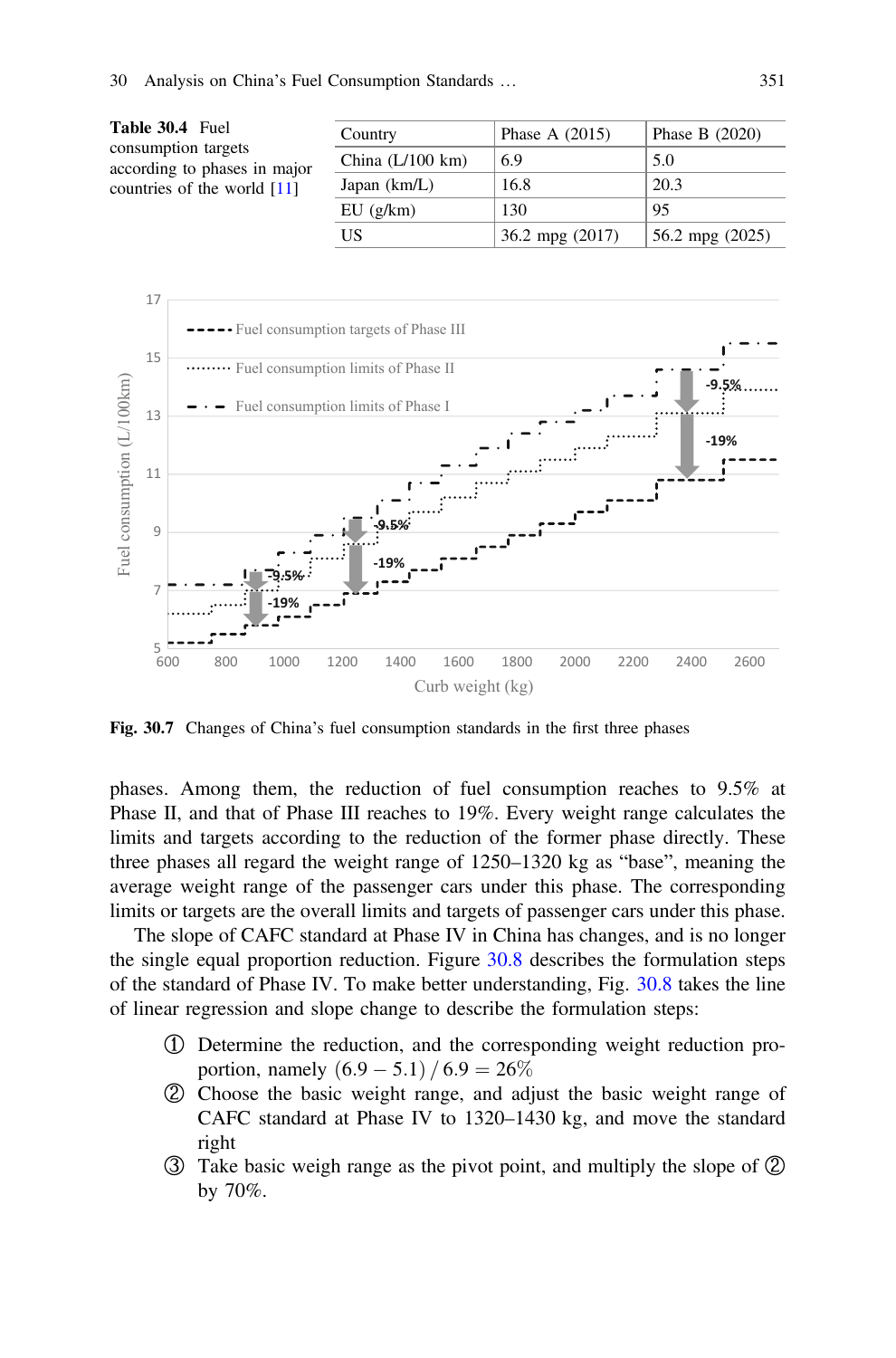<span id="page-9-0"></span>

Fig. 30.8 Changes of China's fuel consumption standards at Phase III and Phase IV

The rotating line has different standard formulation compared with the first three phases. The CAFC standard of Phase IV is more mature, which is shown in two aspects. First, increase the basic weight range to 1320–1430 kg, and fully consider the reality of the increase of curb weight of passenger cars in China; second, rotate the constraint line of target, and models with different weights face unequal reductions from 17.5 to 36.5%, which is more suitable for the application laws of energy saving technologies.

# 30.3.2 The Influence of the Change of Slope of Fuel Consumption Standard at Phase IV in China to Curb Weight

The average curb weight of passenger car is the weighted average with sales as the weight. Table 30.5 is the change of average curb weight released by MIIT of China. The curb weight of passenger car in China at Phase III increases continuously. Figure [30.9](#page-10-0) makes statistics of the proportion of noticed models at all weight ranges in the noticed models of that year, and the new noticed models with the largest proportion changes from 1090–1205 kg to 1205–1320 kg gradually, confirming the

| Year                | 2nd half of 2012 | 2013  | 2014 |
|---------------------|------------------|-------|------|
| Average curb weight | 1339             | 1 ປປປ | 27   |

Table 30.5 Change of average curb weight of passenger car in China [\[11,](#page-13-0) [12](#page-13-0)]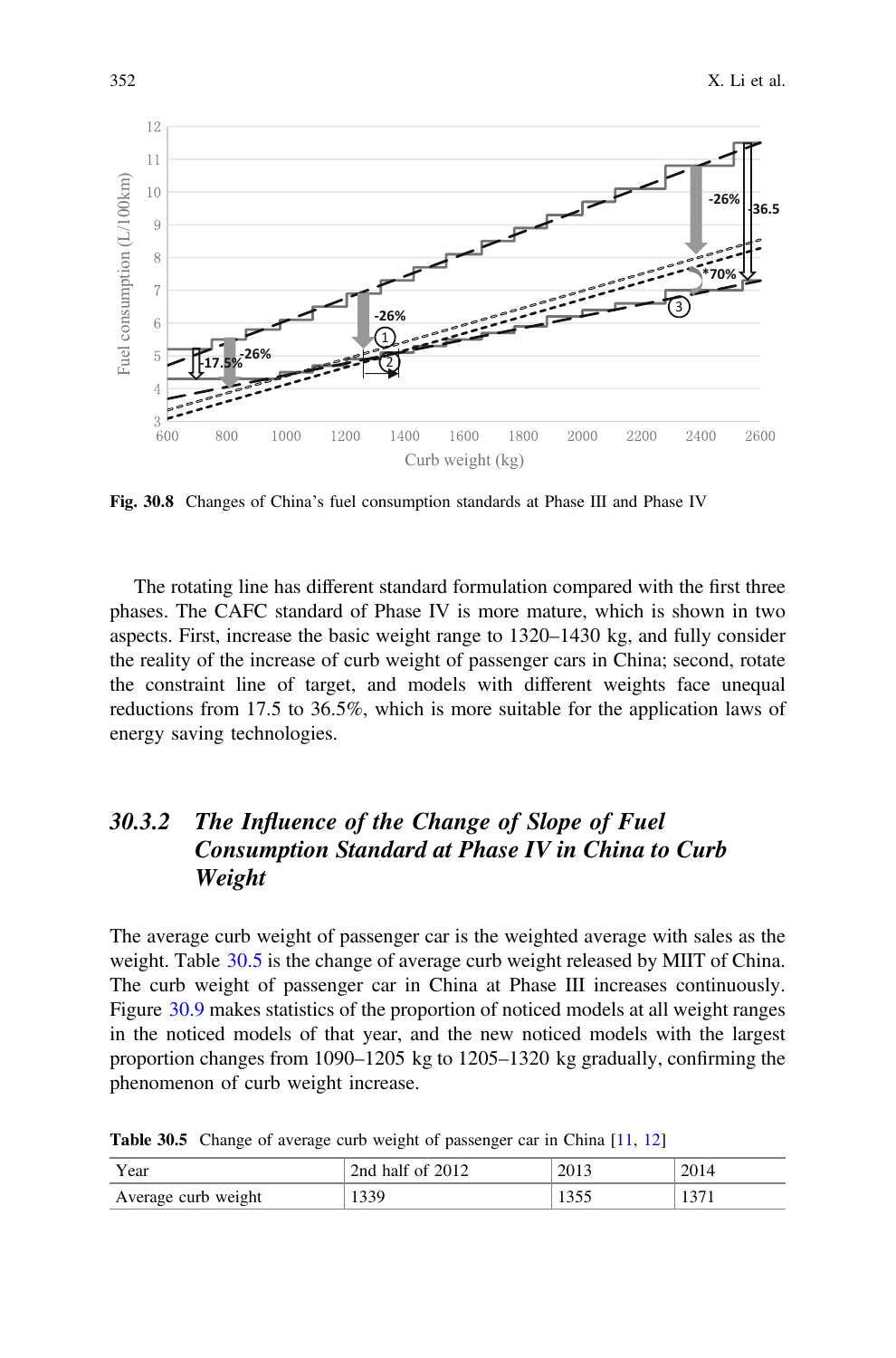<span id="page-10-0"></span>As is known to all, lightweighting is an effective approach to improve vehicle fuel economy [[13](#page-13-0)–[15\]](#page-13-0). In recent years, Chinese and foreign enterprises attach importance to lightweighting, making lightweighting become a commonly automotive technology trend recognized by the industry. However, view from Table [30.5](#page-9-0) and Fig. 30.9, under the comparatively stringent standard restrictions of Phase III, the weight of passenger cars in China increases rather than reduces, and the reason for this is complex. On the one hand, this correlates with the high growth rate of market shares of SUV and MPV, and on the other, this correlates with the increasingly rich configurations of passenger cars. However, under stringent CAFC standard, there is still room for growth, which correlates with the constraint of standards themselves. Section [2.1](#page-3-0) of this study introduces the slope changes of CAFC standards in China, and it can be seen that the constraints for the first three phases all reduce in proportion, and when vehicles with different weights face the targets of fuel consumption reduction with same proportion, there is no special constraints for vehicles with comparatively heavy weight. The data shows, when vehicle weight is reduced by 100 kg, the corresponding fuel consumption will be reduced by 0.35 L–0.64 L/100 km, and the numerical value is the result of the linear regression of passenger car curb weight and fuel consumption [[14\]](#page-13-0). Constrained by CAFC standard, the linear relation between passenger cars and fuel consumptions is similar to the standard slope in China. Figure [30.10](#page-11-0) conducts the linear regression to new models in 2015, and when weight is reduced by 100 kg, the fuel consumption is reduced by 0.37 L/100 km. The regression line basically coincides with the standard of Phase III.

Figure [30.11](#page-11-0) shows that if we set up the standard of the next stage with reduction in proportion, the absolute value of fuel consumption required to be



Fig. 30.9 Change of the proportion of noticed models at all weight ranges in the noticed models of that year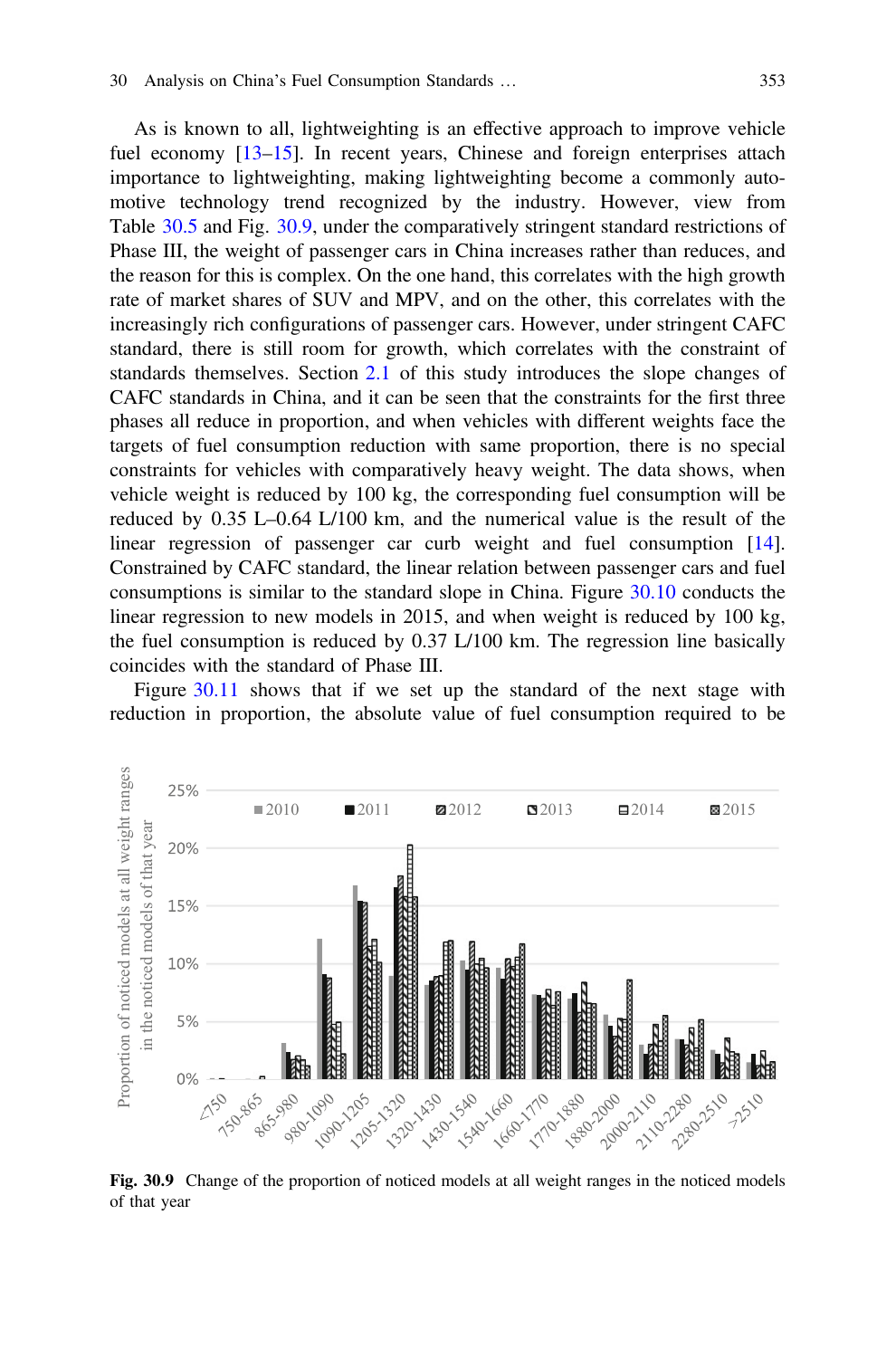<span id="page-11-0"></span>

Fig. 30.10 Relationship between China's CAFC standard of Phase III and new models in 2015



Fig. 30.11 Influence of the change of slope to the motivation of lightweighting

reduced after lightweighting has certain reduction, but the reduction remains unchanged, which counteracts the fuel saving effectiveness to certain degree. If the standard of the next stage conducts the rotation of a certain angle, the fuel consumption reduction required after lightweighting will be reduced. Influenced by the reduction in proportion of fuel consumption standards of the first three phases in China, the fuel saving effectiveness brought by lightweighting is weakened. Chinese passenger car enterprises are not active in the application of lightweighting technologies.

At Phase IV, on the basis of reduction in proportion of China's CAFC standard, it multiplies the slope by a certain proportion, featuring more friendliness to automotive lightweighting technology. Models with comparatively heavier weight will face more stringent targets, and models with comparatively lighter weight will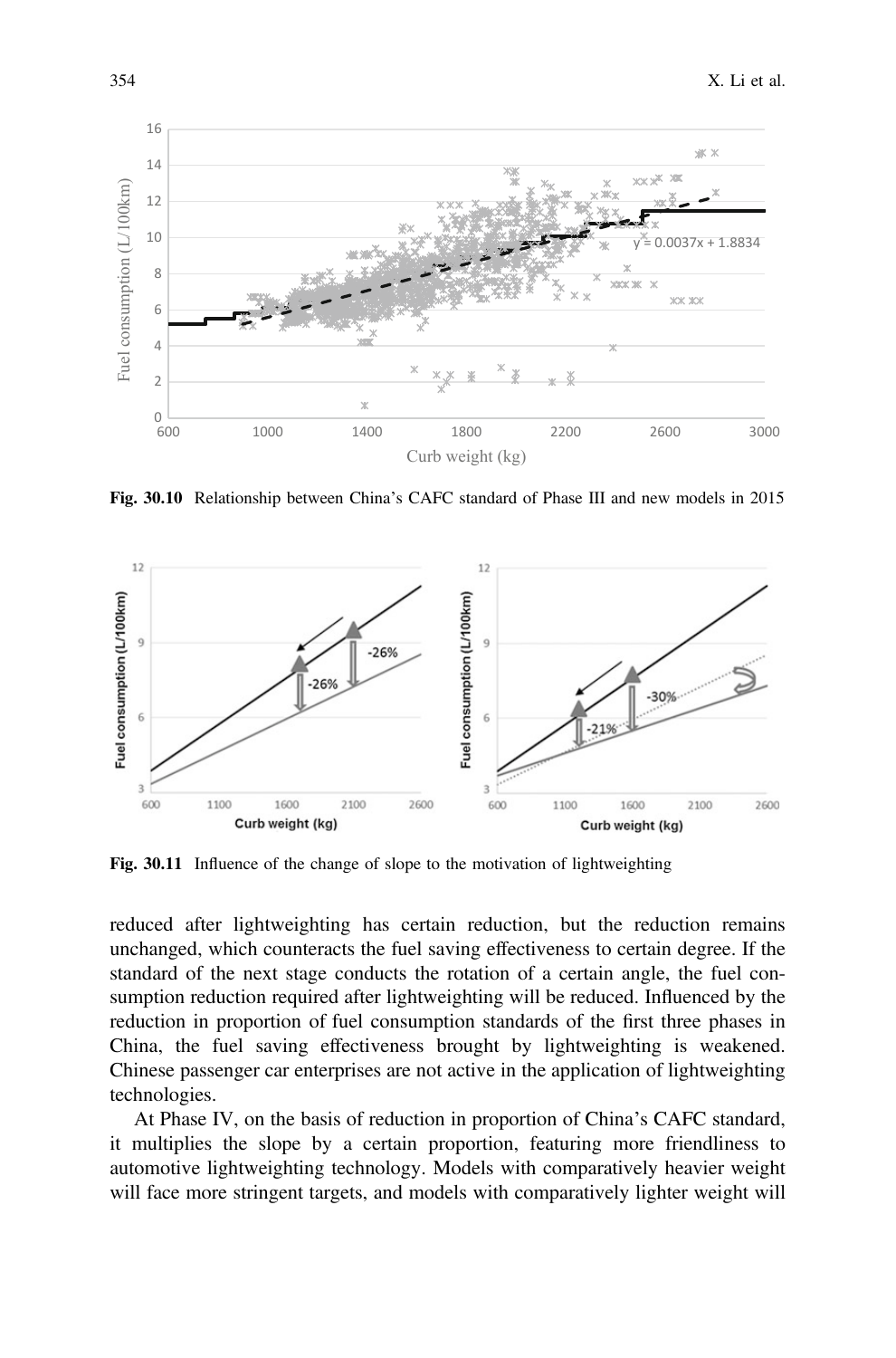<span id="page-12-0"></span>loosen the targets, forming the pattern of "constraining the large vehicles while encouraging the small vehicles". According to the experience of Europe, multiplying the slope by 40–60% has good impacts to the pattern of "constraining large vehicles while encouraging small vehicles". China selects the proportion of 70%, which is more flexible than Europe. However, considering the differences in auto market structures between China and Europe and it is the first time for China to rotate the slope, this proportion is comparatively reasonable, with further consideration of rotating the slope in the CAFC standard at the successive Phase V to implement the favorable policy guidance of "constraining large vehicles while encouraging small vehicles".

### 30.4 Conclusion

- (1) The fuel consumption standard with curb weight as the evaluation standard and step-shape as the constraint form brings certain "manipulation" motivation for enterprises. The proportion of "manipulation" models stabilizes at around 18%, and indigenous enterprises have stronger motivation for "manipulation" than joint ventures.
- (2) The pressure for reaching the target has close relationship with "manipulation". The high pressure for reaching the target strengthens the motivation for enterprises' "manipulation". It is predicted that by 2020, the weight range with the highest "manipulation" proportion in 2020 will be 1880–2000 kg.
- (3) During the implementation period of the first three phases in China, the average curb weight of passenger car increases instead of reducing, which correlates with the reduction in proportion of fuel consumption standards. The improper setting of the slope of CAFC standard counteracts the fuel saving effectiveness of lightweighting technologies.
- (4) The standard of Phase IV in China increases the basic weight, and meanwhile multiplies the slope by 70%, forming the effectiveness of "constraining large vehicles while encouraging small vehicles", and it is predicted that the average curb weight of passenger cars from 2015 to 2020 will stabilize at the basic weight range, featuring better application of lightweighting technologies.

### References

- 1. National Standards of the People's Republic of China (2014) Fuel consumption limits for passenger cars, GB19578-2014
- 2. Zhao F, Hao H, Liu Z (2015) Technology strategy to meet China's 502 L/10002 km fuel consumption target for passenger vehicles in 2020. Clean Technol Environ Policy
- 3. Cheah LW (2010) Cars on a diet: the material and energy impacts of passenger vehicle weight reduction in the US. Massachusetts Institute of Technology